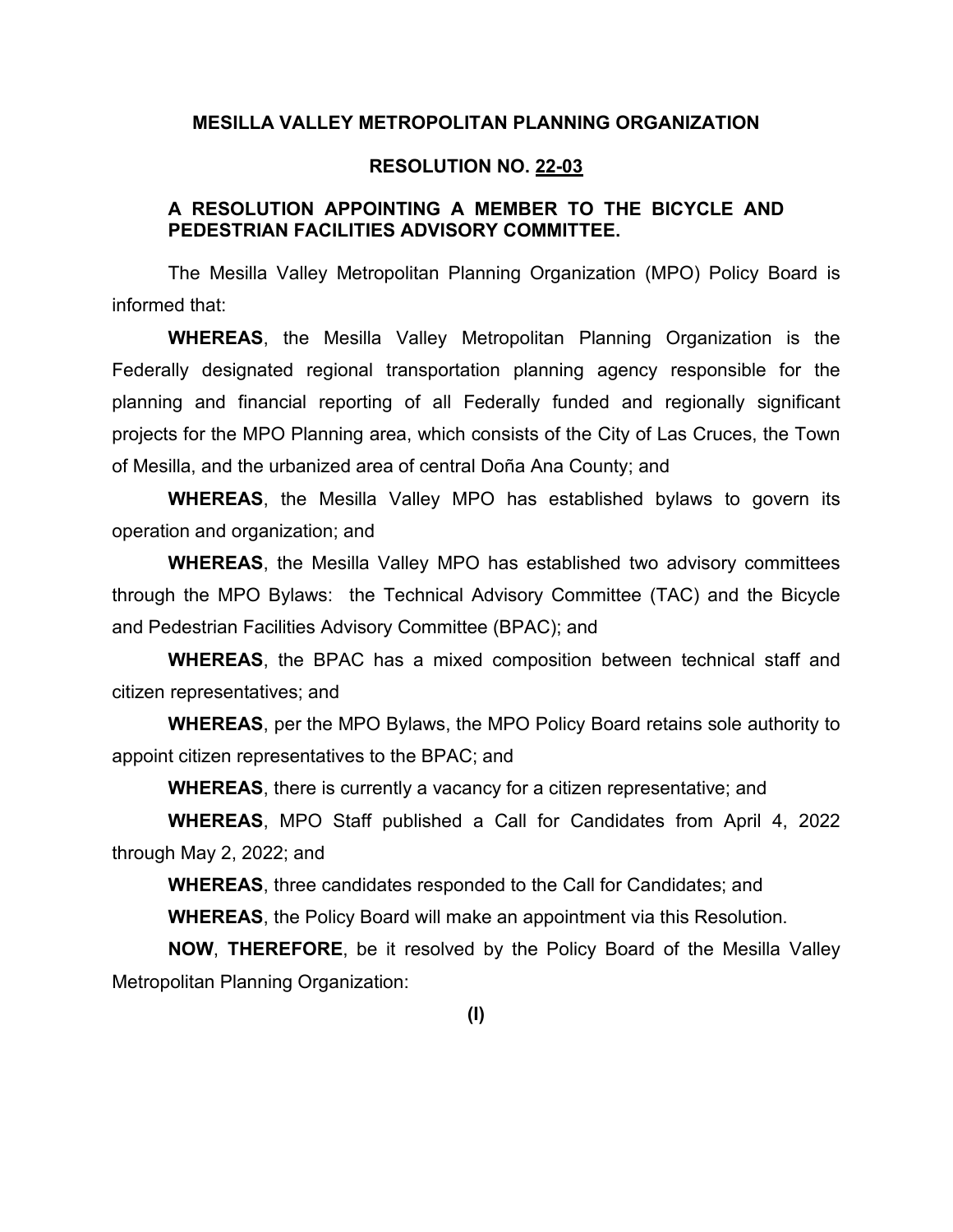THAT the candidate listed in Exhibit "A", attached and made a part of this resolution is appointed to the Mesilla Valley MPO Bicycle and Pedestrian Facilities Advisory Committee as a Bicycle Community Representative.

 $\mathbf{I}$ 

 $(II)$ 

THAT staff is directed to take appropriate and legal actions to implement this Resolution.

DONE and APPROVED this 11th day of May , 2022.

APPROVED: Chair

ATTEST:

Executive Secretary